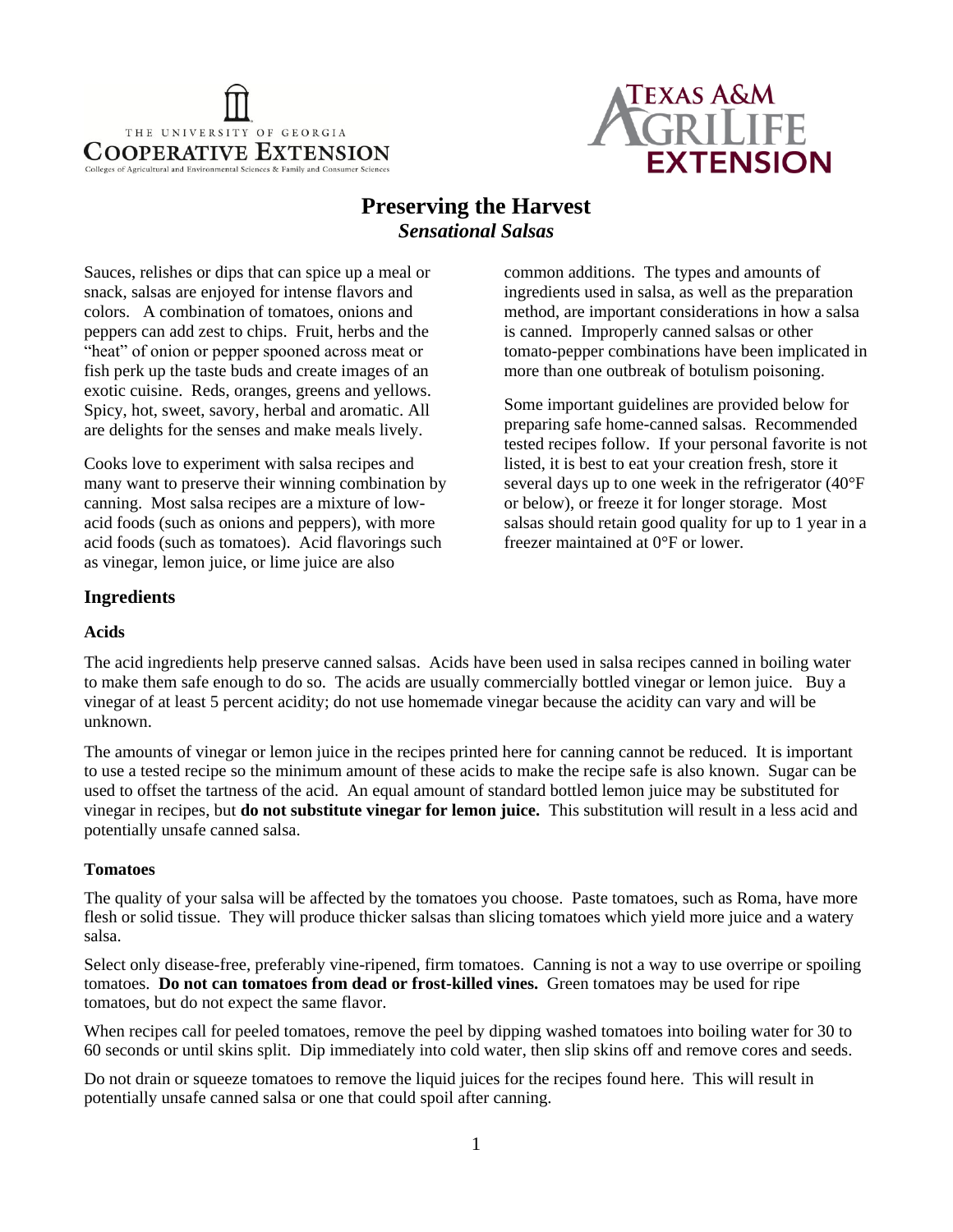### **Tomatillos**

Tomatillos are also known as Mexican husk tomatoes. The dry outer husk must be removed, but they do not need to be peeled or have the seeds removed. They need to be rinsed well after the husk is removed.

#### **Peppers**

Peppers range from mild to scorching in taste, or the "heat" factor, and that is what makes many salsa fans want to experiment with recipes. Mild pepper varieties include Anaheim, Ancho, College, Colorado and Hungarian Yellow Wax. If a recipe calls for "long green chiles," choose a mild pepper.

Jalapeño is a very popular hot pepper. Other hot varieties include Cayenne, Habanero, Serrano and Tabasco. Do not touch your face, particularly the area around your eyes, when you are handling hot chiles.

*Caution:* **Wear plastic or rubber gloves and do not touch your face while handling or cutting hot peppers. If you do not wear gloves, wash hands thoroughly with soap and water before touching your face or eyes.** 

Use only high quality peppers. You may substitute one type of pepper for another or bell peppers (mild) for some or all of chiles. **Do not increase the total amount (pounds or cups) of peppers in any recipe.** Do not substitute the same number of whole peppers of a larger size for the number of peppers of a smaller size (e.g., do not use 3 bell peppers or long chiles in place of 3 jalapeños). This will result in changing the final acidity of the mixture and potentially unsafe canned salsa.

Many recipes do not say to peel hot peppers, others do. Usually when peppers are finely chopped, they do not need to be peeled. The skin of long green chiles may be tough. If you are directed to peel peppers, or choose to, there are directions in the recipes for peeling methods.

#### **Fruits**

Some salsa recipes in this publication contain fruits. Choose high-quality fruit that is disease-free and firm. Overripe or spoiling fruit should not be used in canning even if it is to be cut up.

If a recipe calls for green or unripe mango, do not use ripe mango. This will result in changing the final acidity of the mixture and potentially unsafe canned salsa.

#### **Spices and Herbs**

Spices and herbs add unique flavors to salsas. Amounts of spices and herbs in the recipes found here (black pepper, salt, oregano, pickling spice, dried red pepper flakes, and ground cumin) may be altered or left out. For a stronger cilantro flavor in recipes with cilantro, it is suggested to add fresh cilantro just before serving instead of adding more before canning.

#### **Other**

Red, yellow or white onions may be substituted for each other. **Do not increase the total amount of onions in any recipe found here.** This will result in changing the final acidity of the mixture and potentially unsafe canned salsa.

#### **Cautions and Reminders:**

- Follow the directions carefully for each recipe.
- Use the amounts of each vegetable (peppers, onions, etc.) listed in the recipe.
- Add the amount of vinegar or lemon juice listed.
- Do not thicken salsas with flour, cornstarch or other starches before canning. If a thicker salsa is desired, add these ingredients after opening.
- Do not thicken the salsa by adding more vegetables or tomatoes than the recipe states.
- You may change the amount of spices in these recipes, if desired.
- Do not can salsas that do not follow these or other properly researched processes.
- Store canned salsas in the refrigerator (40°F or lower) once opened.

● **Before opening each jar,** look for unsealed, rusty or bulging lids, leaks or any unusual appearance of the food. Look for any dried streaks or residues on the outside, especially coming from the top of the jar. Look for rising bubbles or unnatural colors in the contents.

 **While opening each jar,** look for spurting liquid and mold on the food or lid. Smell for off-odors. Do not use canned salsas with any of these problems. **Do not taste food from a jar with an unsealed lid or food that shows signs of spoilage.**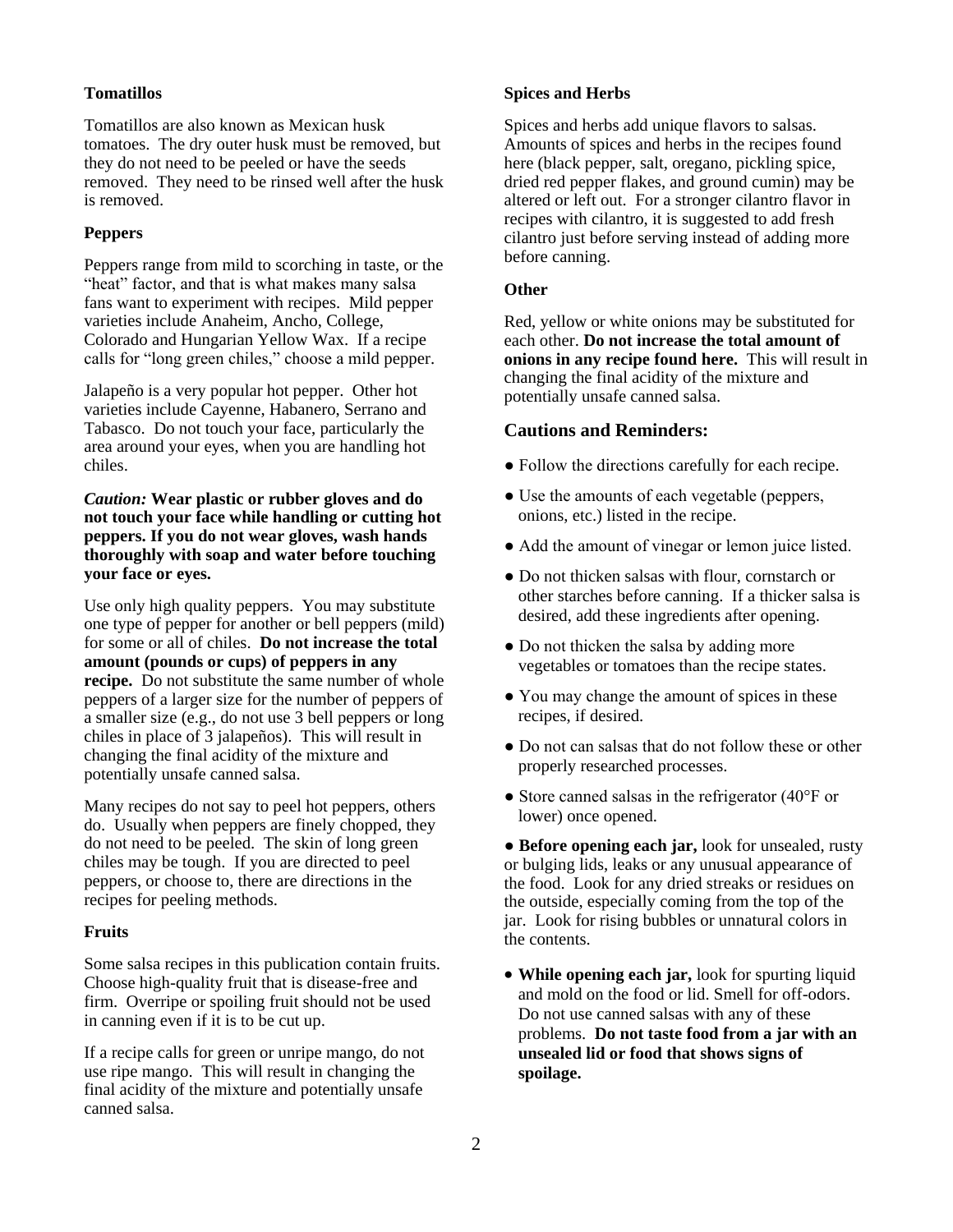## **Storing Home-Canned Salsas**

Before storing canned salsas, check for vacuum seals after 12 to 24 hours of cooling. Refrigerate unsealed jars and consume within one week. For sealed jars, remove the screw bands. Wash and dry the bands; they can be re-used if not damaged. Gently wash, rinse and dry the sealed canning jars and lids, to remove any residues that might be on them.

Properly prepared, home-canned salsas with vacuum-sealed lids should be stored in a clean, dark, dry area. Exposure to light over time can change colors to less appealing ones. The temperature of the storage area should be between 50 and 70 °F. The higher the storage temperature, the faster the quality will deteriorate. Temperatures above 95°F can lead to spoilage of even properly canned food. Avoid placing near pipes; drips and leaking can lead to rusting of jar lids and contamination of food.

If canned and stored properly, home canned salsa should retain good quality for 12 to 18 months. Unless a different storage recommendation is noted in a particular recipe, it is best to can what you will use within one year for best quality.

## **Follow These Steps for Successful Boiling Water Canning**

## *(Read through all the instructions before beginning.)*

- 1. Before you start preparing your food, place canner rack in the bottom of a boiling water canner. Fill the canner half full with clean warm water for a canner load of pint jars. For other sizes and numbers of jars, you will need to adjust the amount of water so it will be 1 to 2 inches over the top of the filled jars.
- 2. Center the canner over the burner and preheat the water to 140°F for raw-packed foods and to 180°F for hotpacked foods. You can begin preparing food for your jars while this water is preheating.
- 3. Load filled jars, fitted with lids and ring bands, into the canner one at a time, using a jar lifter. When moving jars with a jar lifter, make sure the jar lifter is securely positioned below the neck of the jar (below the screw band of the lid). Keep the jar upright at all times. Tilting the jar could cause food to spill into the sealing area of the lid.
- 4. Add more boiling water, if needed, so the water level is at least one inch above the jar tops. For process times over 30 minutes, the water level should be 2 inches above the jars.
- 5. Turn the heat setting to its highest position, cover the canner with its lid and heat until the water boils vigorously.
- 6. Set a timer (after the water is boiling) for the total minutes required for processing the food.
- 7. Keep the canner covered for the process time. The heat setting may be lowered as long as a gentle but complete, visible boil is maintained for the entire process time.
- 8. Add more *boiling* water during the process, if needed, to keep the water level above the jar tops.
- 9. If the water stops boiling at any time during the process, turn the heat on its highest setting, bring the water back to a vigorous boil, and begin the timing of the process over, from the beginning (using the total original process time).
- 10. When the jars have been processed in boiling water for the recommended time, turn off the heat and remove the canner lid. Tilt the lid so that the steam escapes away from your face. Wait 5 minutes before removing jars to allow the canner contents to settle. This waiting period is not required for safety of the food, however.

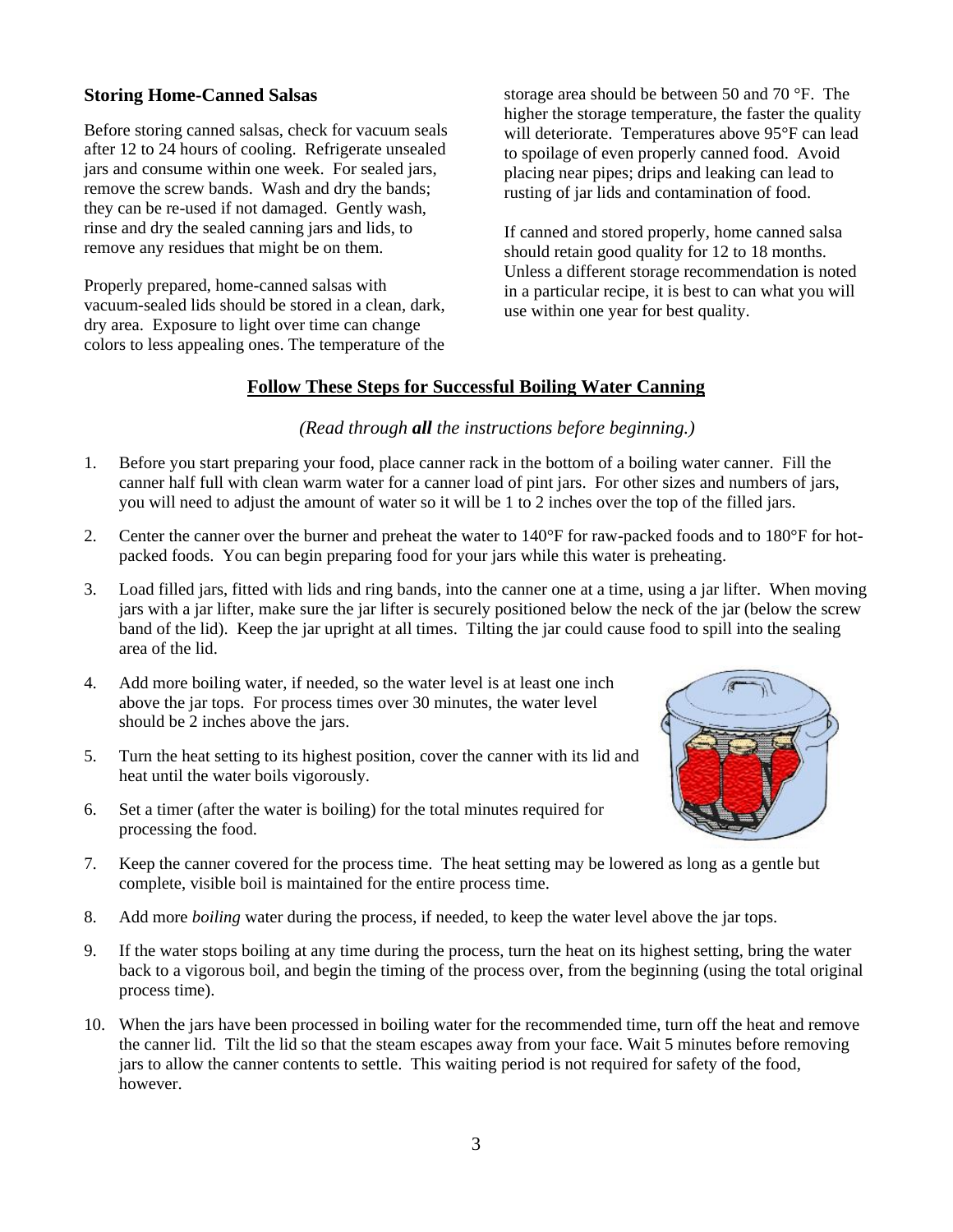- 11. Using a jar lifter, remove the jars one at a time, being careful not to tilt the jars. Carefully place them directly onto a towel or cake cooling rack, leaving at least one inch of space between the jars during cooling. Avoid placing the jars on a cold surface or in a cold draft.
- 12. Let the jars sit undisturbed while they cool, from 12 to 24 hours. Do *not* tighten ring bands on the lids or push down on the center of the flat metal lids until the jars are completely cooled.

## **Salsa Recipes**

## **Chile Salsa (Hot Tomato-Pepper Sauce)**

*Makes 6 to 8 pints*

| 5 pounds tomatoes         | 2 pounds chile peppers | 1 pound onions        |
|---------------------------|------------------------|-----------------------|
| 1 cup vinegar (5 percent) | 3 teaspoons salt       | $1/2$ teaspoon pepper |

*Caution:* **Wear plastic or rubber gloves and do not touch your face while handling or cutting hot peppers. If you do not wear gloves, wash hands thoroughly with soap and water before touching your face or eyes.** 

**Procedure:** Wash and rinse canning jars; keep hot until ready to use. Prepare lids according to manufacturer's directions.

**Preparing Peppers:** Wash and dry chiles; slit each pepper along the side to allow steam to escape. Peel using one of these two methods to blister skins:

*Oven or broiler method to blister skins* **–** Place chiles in a hot oven (400°F) or broiler for 6 to 8 minutes until skins blister.

*Range-top method to blister skins* **–** Cover hot burner (either gas or electric) with heavy wire mesh. Place peppers on burner for several minutes until skins blister.

**To peel,** after blistering skins, place peppers in a pan and cover with a damp cloth. (This will make peeling the peppers easier.) Cool several minutes; slip off skins. Discard seeds and chop.

Peel, wash and dice onions. Wash tomatoes and dip in boiling water for 30 to 60 seconds or until skins split. Dip in cold water, slip off skins, and remove cores. Coarsely chop tomatoes.

**Hot Pack:** Combine prepared peppers, onions and tomatoes and remaining ingredients in a large saucepan. Heat to boiling; then simmer 10 minutes. Fill hot jars, leaving ½-inch headspace. Remove air bubbles and adjust headspace if needed. Wipe rims of jars with a dampened, clean paper towel; apply two-piece metal canning lids.

Process in a boiling water canner according to the recommendations below.

| Recommended process time for <b>Chile Salsa</b> in a boiling water canner. |                 |                     |                                     |                     |
|----------------------------------------------------------------------------|-----------------|---------------------|-------------------------------------|---------------------|
|                                                                            |                 |                     | <b>Process Time at Altitudes of</b> |                     |
| <b>Style of</b><br>Pack                                                    | <b>Jar Size</b> | $0 -$<br>$1,000$ ft | $1,001-$<br>$6,000$ ft              | Above<br>$6,000$ ft |
| Hot                                                                        | Pints           | $15 \text{ min}$    | 20                                  | 25                  |

**IMPORTANT:** The only changes you can safely make in this salsa recipe are to substitute bottled lemon juice for the vinegar and to change the amount of pepper and salt. Do not alter the proportions of vegetables to acid and tomatoes because it might make the salsa unsafe.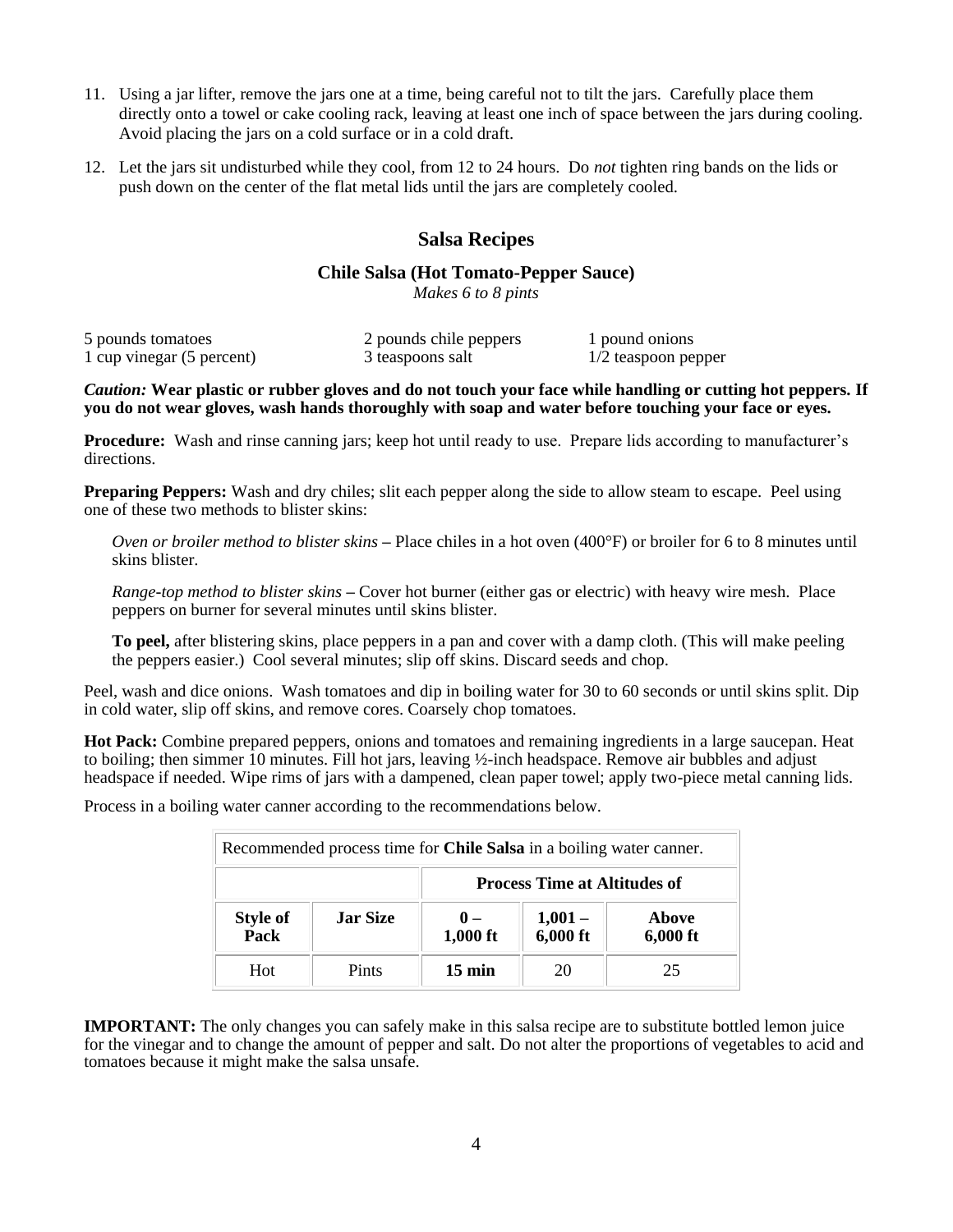## **Chile Salsa II**

*Makes 6 to 8 pints*

4 cups chopped onions 1 cup vinegar (5 percent) 3 teaspoons salt ½ teaspoon black pepper

10 cups peeled, cored, chopped tomatoes 6 cups seeded, chopped chile peppers\*

\*A mixture of mild and hot peppers is recommended.

*Caution:* **Wear plastic or rubber gloves while handling and cutting hot peppers. If you do not wear gloves, wash hands thoroughly with soap and water before touching your face or eyes.** 

**Procedure:** Wash and rinse canning jars; keep hot until ready to use. Prepare lids according to manufacturer's directions.

**Preparing Peppers:** Wash and dry chiles. The peppers do not need to be peeled, but many may prefer to peel certain types. The skin of long green chiles may be tough. If you choose to peel chiles, peel using one of the two methods on page 5.

**Hot Pack:** Combine all ingredients in a large saucepan and heat, stirring frequently, until mixture boils. Reduce heat and simmer for 10 minutes, stirring occasionally. Ladle hot into clean, hot jars, leaving ½-inch headspace. Remove air bubbles and adjust headspace if needed. Wipe rims of jars with a dampened, clean paper towel; apply two-piece metal canning lids.

| Recommended process time for Chile Salsa II in a boiling water canner. |                 |                            |                       |                     |
|------------------------------------------------------------------------|-----------------|----------------------------|-----------------------|---------------------|
| <b>Process Time at Altitudes of</b>                                    |                 |                            |                       |                     |
| <b>Style of<br/>Pack</b>                                               | <b>Jar Size</b> | $\mathbf{0}$ –<br>1,000 ft | $1,001 - 6,000$<br>ft | Above<br>$6,000$ ft |
| Hot                                                                    | Pints           | $15 \text{ min}$           | 20                    | 25                  |

Process in a boiling water canner according to the recommendations below.

**IMPORTANT:** The only changes you can safely make in this salsa recipe are to substitute bottled lemon juice for the vinegar and to change the amount of pepper and salt. Do not alter the proportions of vegetables to acid and tomatoes because it might make the salsa unsafe.

#### **Tomato and Green Chile Salsa**

*Makes 3 pints*

| 3 cups peeled, cored, chopped tomatoes   | 2 teaspoons oregano leaves                   |
|------------------------------------------|----------------------------------------------|
| 3 cups seeded, chopped long green chiles | $1\frac{1}{2}$ teaspoons salt                |
| $\frac{3}{4}$ cup chopped onions         | 1 jalapeño pepper, seeded and finely chopped |
| 6 cloves garlic, finely chopped          | $1\frac{1}{2}$ cups vinegar (5 percent)      |
| $\frac{1}{2}$ teaspoon ground cumin      |                                              |

### *Caution:* **Wear plastic or rubber gloves while handling and cutting hot peppers. If you do not wear gloves, wash hands thoroughly with soap and water before touching your face or eyes.**

**Procedure:** Wash and rinse canning jars; keep hot until ready to use. Prepare lids according to manufacturer's directions.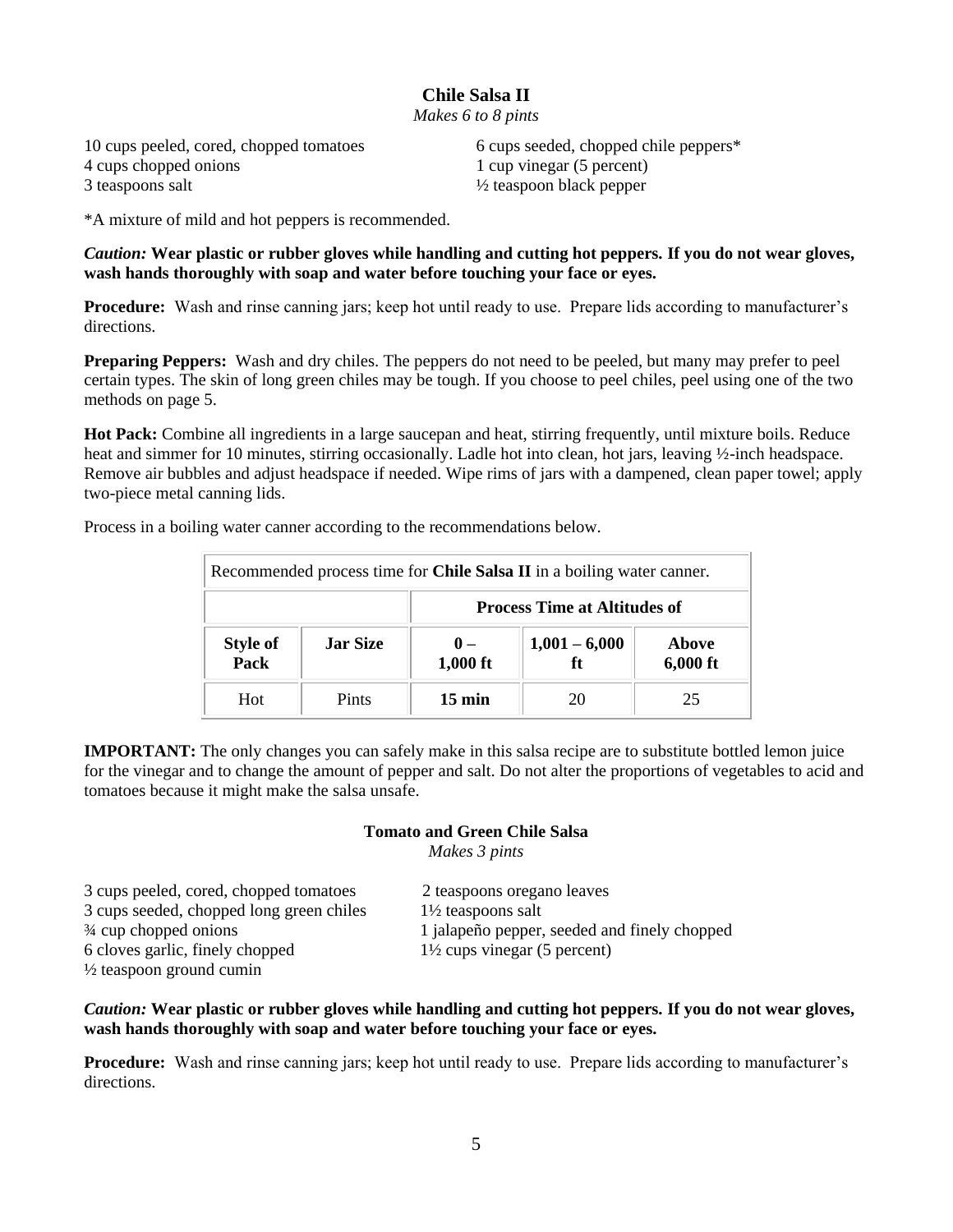**Preparing Peppers:** Wash and dry peppers. The jalapeño peppers do not need to be peeled. The skin of long green chiles may be tough. If you choose to peel chiles, peel using one of the two methods on page 4.

**Hot Pack:** Combine all ingredients in a large saucepan and heat, stirring frequently, until mixture boils. Reduce heat and simmer for 20 minutes, stirring occasionally. Ladle hot into clean, hot jars, leaving  $\frac{1}{2}$ -inch headspace. Remove air bubbles and adjust headspace if needed. Wipe rims of jars with a dampened, clean paper towel; apply two-piece metal canning lids.

| Recommended process time for <b>Tomato and Green Chile Salsa</b> in a boiling water canner. |                 |                            |                                     |                     |
|---------------------------------------------------------------------------------------------|-----------------|----------------------------|-------------------------------------|---------------------|
|                                                                                             |                 |                            | <b>Process Time at Altitudes of</b> |                     |
| <b>Style of Pack</b>                                                                        | <b>Jar Size</b> | $\mathbf{0}$ –<br>1,000 ft | $1,001 -$<br>6,000 ft               | Above<br>$6,000$ ft |
| Hot.                                                                                        | <b>Pints</b>    | $15 \text{ min}$           | 20                                  | 25                  |

Process in a boiling water canner according to the recommendations below.

**IMPORTANT:** The only changes you can safely make in this salsa recipe are to substitute bottled lemon juice for the vinegar and to change the amount of salt and herbs. Do not alter the proportions of vegetables to acid and tomatoes because it might make the salsa unsafe.

#### **Tomato Salsa with Paste Tomatoes**

*Makes 16 to 18 pints*

| 7 quarts peeled, cored, chopped paste tomatoes | 4 cups seeded, chopped long green chiles                  |
|------------------------------------------------|-----------------------------------------------------------|
| 5 cups chopped onion                           | $\frac{1}{2}$ cup seeded, finely chopped jalapeño peppers |
| 6 cloves garlic, finely chopped                | 2 cups bottled lemon or lime juice                        |
| 2 tablespoons salt                             | 1 tablespoon black pepper                                 |
| 2 tablespoons ground cumin (optional)          | 3 tablespoons oregano leaves (optional)                   |
| 2 tablespoons fresh cilantro (optional)        |                                                           |

Note: This recipe works best with paste tomatoes. Slicing tomatoes require a much longer cooking time to achieve a desirable consistency.

*Caution:* **Wear plastic or rubber gloves while handling and cutting hot peppers. If you do not wear gloves, wash hands thoroughly with soap and water before touching your face or eyes.** 

**Procedure:** Wash and rinse canning jars; keep hot until ready to use. Prepare lids according to manufacturer's directions.

**Preparing Peppers:** Wash and dry peppers. The jalapeño peppers do not need to be peeled. The skin of long green chiles may be tough. If you choose to peel chiles, peel using one of the two methods on page 4.

**Hot Pack:** Combine all ingredients except cumin, oregano and cilantro in a large saucepot and heat, stirring frequently, until mixture boils. Reduce heat and simmer for 10 minutes, stirring occasionally. Add spices and simmer for another 20 minutes, stirring occasionally. Ladle hot into clean, hot jars, leaving ½-inch headspace. Remove air bubbles and adjust headspace if needed. Wipe rims of jars with a dampened, clean paper towel; apply two-piece metal canning lids.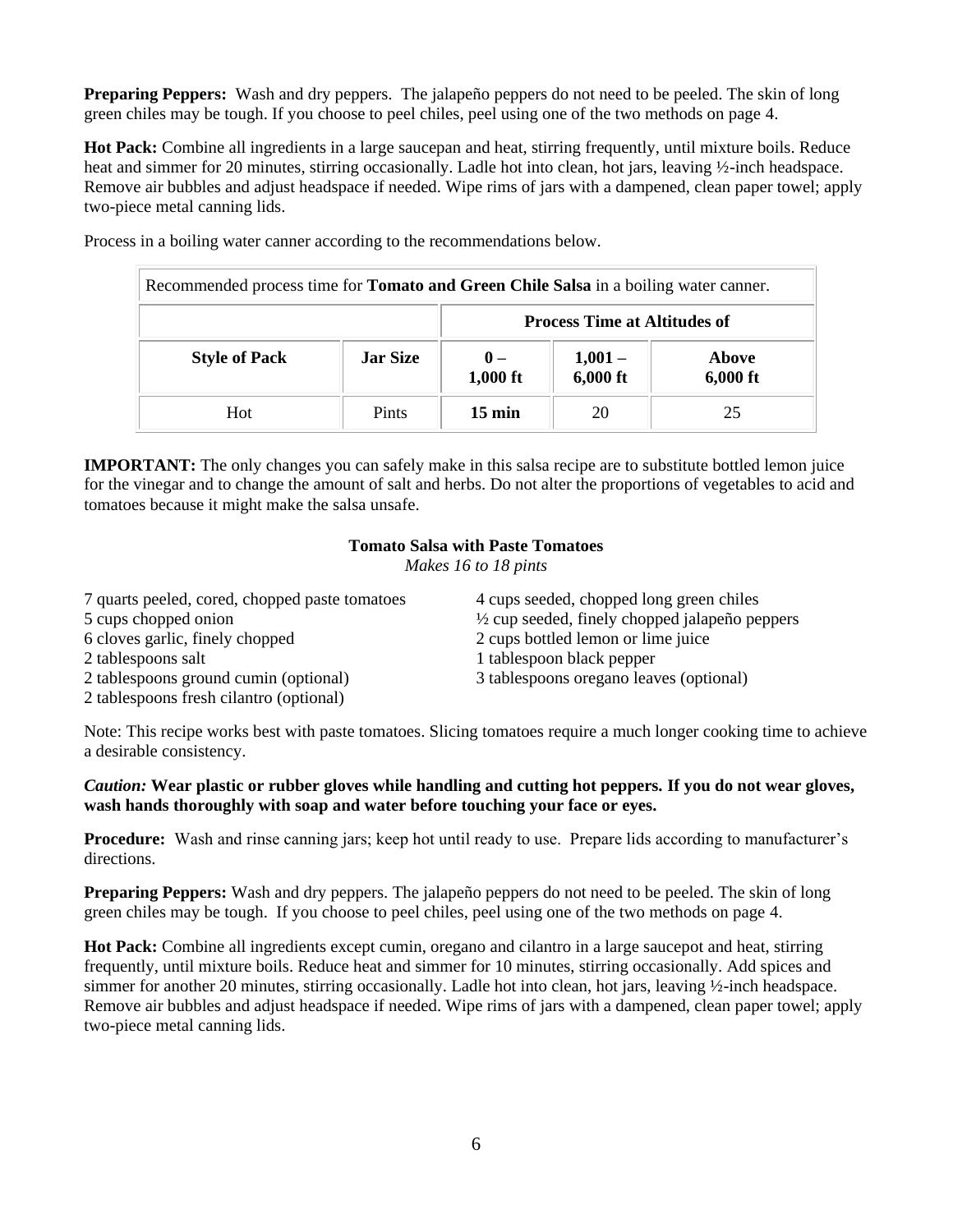Process in a boiling water canner according to the recommendations below.

| Recommended process time for <b>Tomato Salsa with Paste Tomatoes</b> in a boiling water canner. |                 |                                     |                      |                     |
|-------------------------------------------------------------------------------------------------|-----------------|-------------------------------------|----------------------|---------------------|
|                                                                                                 |                 | <b>Process Time at Altitudes of</b> |                      |                     |
| <b>Style of Pack</b>                                                                            | <b>Jar Size</b> | $0 -$<br>$1,000$ ft                 | $1,001-$<br>6,000 ft | Above<br>$6,000$ ft |
| Hot                                                                                             | Pints           | $15 \text{ min}$                    | 20                   | 25                  |

**IMPORTANT:** The only change you can safely make in this salsa recipe is to change the amount of spices and herbs. Do not alter the proportions of vegetables to acid and tomatoes because it might make the salsa unsafe. Do not substitute vinegar for the lemon juice.

#### **Tomato Taco Sauce** *Makes 16 to 18 pints*

| 8 quarts peeled, cored, finely chopped paste tomatoes | 2 cloves garlic, crushed                |
|-------------------------------------------------------|-----------------------------------------|
| 5 cups chopped onions                                 | 4 jalapeño peppers, seeded, chopped     |
| 4 long green chiles, seeded, chopped                  | $2\frac{1}{2}$ cups vinegar (5 percent) |
| 2 tablespoons salt                                    | $1\frac{1}{2}$ tablespoons black pepper |
| 1 tablespoon sugar                                    | 2 tablespoons oregano leaves (optional) |
| 1 teaspoon ground cumin (optional)                    |                                         |

Note: This recipe works best with paste tomatoes, as slicing tomatoes will yield a thin watery salsa. If you only have slicing tomatoes available, use the Tomato/Tomato Paste Salsa recipe.

## *Caution:* **Wear plastic or rubber gloves while handling and cutting hot peppers. If you do not wear gloves, wash hands thoroughly with soap and water before touching your face or eyes.**

**Procedure:** Wash and rinse canning jars; keep hot until ready to use. Prepare lids according to manufacturer's directions.

**Preparing Peppers:** The jalapeño peppers do not need to be peeled. The skin of long green chiles may be tough. If you choose to peel chiles, use one of the two methods on page 4.

**Hot Pack:** Combine all ingredients in a large saucepot and heat, stirring frequently, until mixture boils. Reduce heat and simmer, stirring frequently until thick (about 1 hour). Ladle hot into clean, hot jars, leaving ½-inch headspace. Remove air bubbles and adjust headspace if needed. Wipe rims of jars with a dampened, clean paper towel; apply two-piece metal canning lids.

Process in a boiling water canner according to the recommendations below.

| Recommended process time for <b>Tomato Taco Sauce</b> in a boiling water canner. |                 |                              |                                     |                     |
|----------------------------------------------------------------------------------|-----------------|------------------------------|-------------------------------------|---------------------|
|                                                                                  |                 |                              | <b>Process Time at Altitudes of</b> |                     |
| <b>Style of Pack</b>                                                             | <b>Jar Size</b> | $\mathbf{0}$ –<br>$1,000$ ft | $1,001-$<br>$6,000$ ft              | Above<br>$6,000$ ft |
| <b>Hot</b>                                                                       | Pints           | $15 \text{ min}$             | 20                                  | 25                  |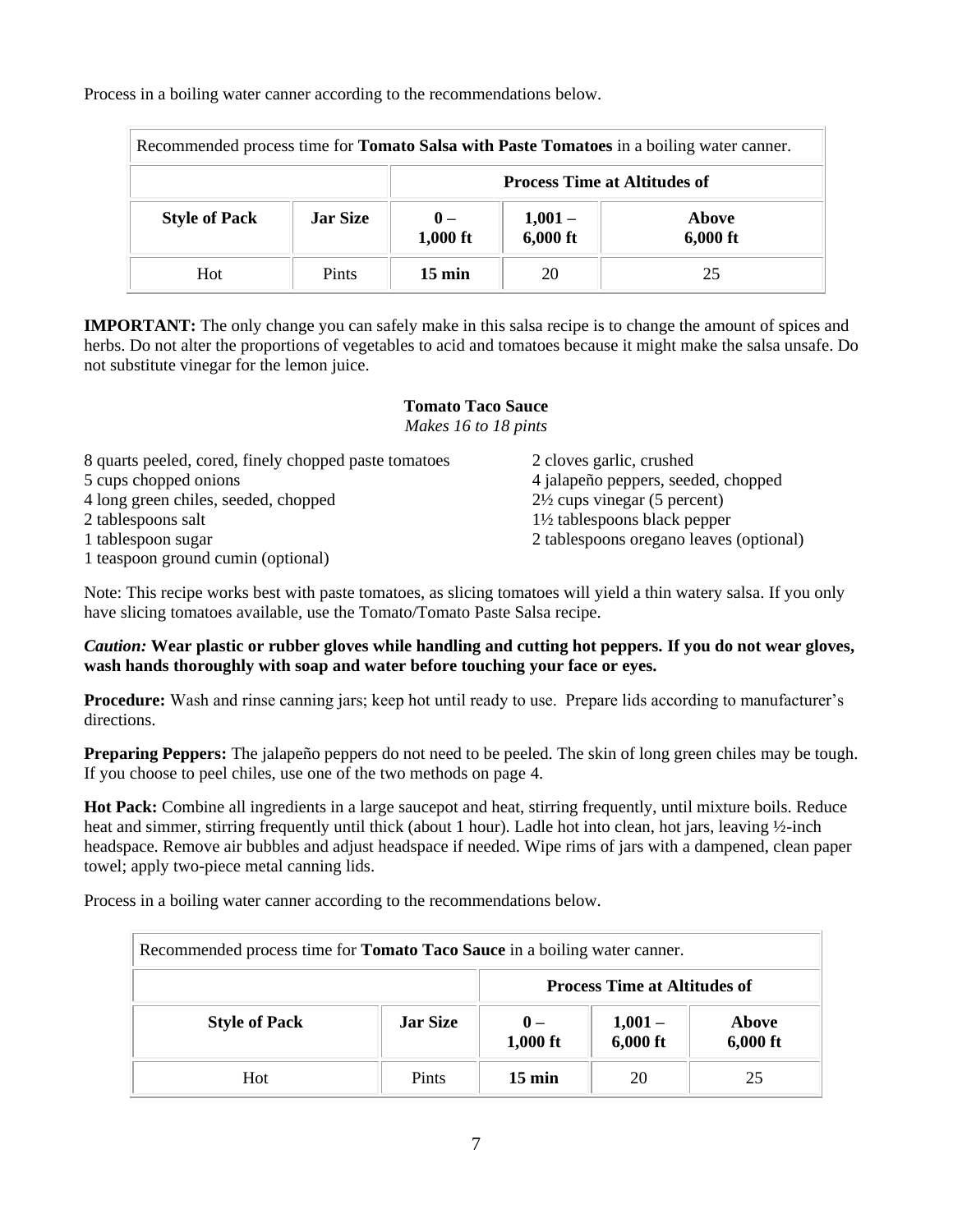**IMPORTANT:** The only changes you can safely make in this salsa recipe are to substitute bottled lemon juice for the vinegar and to change the amount of spices and herbs. Do not alter the proportions of vegetables to acid and tomatoes because it might make the salsa unsafe.

## **Tomato/Tomato Paste Salsa**

*Makes 7 to 9 pints*

| 3 quarts peeled, cored, chopped slicing tomatoes | 3 cups chopped onions                |
|--------------------------------------------------|--------------------------------------|
| 6 jalapeño peppers, seeded, finely chopped       | 4 long green chiles, seeded, chopped |
| 4 cloves garlic, finely chopped                  | 212-ounce cans tomato paste          |
| 2 cups bottled lemon or lime juice               | 1 tablespoon salt                    |
| 1 tablespoon sugar                               | 1 tablespoon ground cumin (optional) |
| 2 tablespoons oregano leaves (optional)          | 1 teaspoon black pepper              |

### *Caution:* **Wear plastic or rubber gloves while handling and cutting hot peppers. If you do not wear gloves, wash hands thoroughly with soap and water before touching your face or eyes.**

**Procedure:** Wash and rinse canning jars; keep hot until ready to use. Prepare lids according to manufacturer's directions.

**Preparing Peppers:** The jalapeño peppers do not need to be peeled. The skin of long green chiles may be tough. If you choose to peel chiles, use one of the two methods on page 4.

**Hot Pack:** Combine all ingredients in a large saucepan and heat, stirring frequently, until mixture boils. Reduce heat and simmer for 30 minutes, stirring occasionally. Ladle hot into clean, hot jars, leaving ½-inch headspace. Remove air bubbles and adjust headspace if needed. Wipe rims of jars with a dampened, clean paper towel; apply two-piece metal canning lids.

Process in a boiling water canner according to the recommendations below.

| Recommended process time for <b>Tomato/Tomato Paste Salsa</b> in a boiling water canner. |                 |                                     |                       |                |
|------------------------------------------------------------------------------------------|-----------------|-------------------------------------|-----------------------|----------------|
|                                                                                          |                 | <b>Process Time at Altitudes of</b> |                       |                |
| <b>Style of Pack</b>                                                                     | <b>Jar Size</b> | $0 - 1,000$ ft                      | $1,001 -$<br>6,000 ft | Above 6,000 ft |
| Hot                                                                                      | <b>Pints</b>    | $15 \text{ min}$                    | 20                    | 25             |

**IMPORTANT:** The only change you can safely make in this salsa recipe is to change the amount of spices and herbs. Do not alter the proportions of vegetables to acid and tomatoes because it might make the salsa unsafe. Do not substitute vinegar for the lemon juice.

## **Tomatillo Green Salsa** *Makes 5 pints*

| 5 cups chopped tomatillos                       | $1\frac{1}{2}$ cups seeded, chopped long green chiles |
|-------------------------------------------------|-------------------------------------------------------|
| 1/2 cup seeded, finely chopped jalapeño peppers | 4 cups chopped onions                                 |
| 1 cup bottled lemon or lime juice               | 6 cloves garlic, finely chopped                       |
| 1 tablespoon ground cumin (optional)            | 3 tablespoons dried origano leaves (optional)         |
| 1 tablespoon salt                               | 1 teaspoon black pepper                               |
|                                                 |                                                       |

*Caution:* **Wear plastic or rubber gloves while handling and cutting hot peppers. If you do not wear gloves, wash hands thoroughly with soap and water before touching your face or eyes.**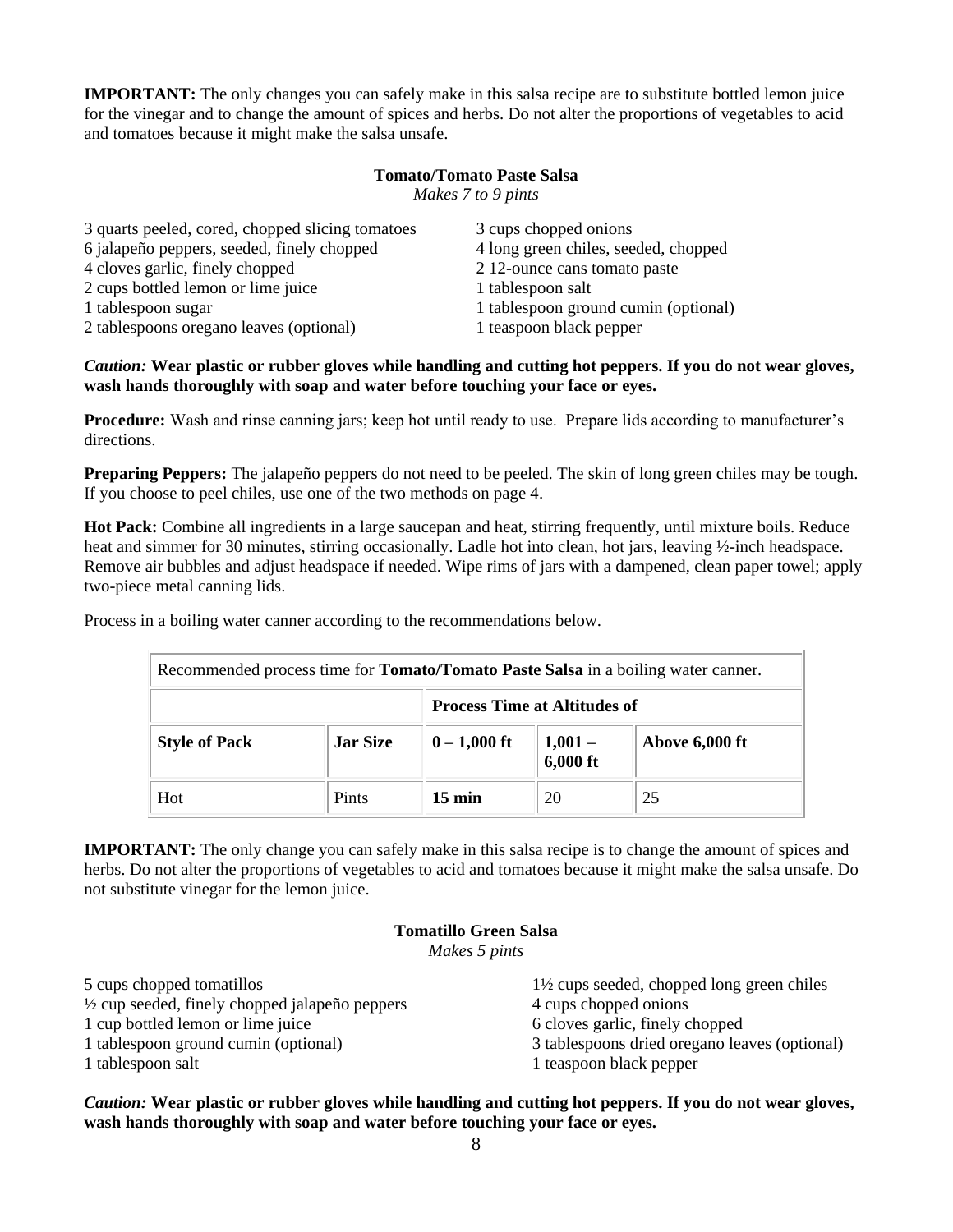**Procedure:** Wash and rinse canning jars; keep hot until ready to use. Prepare lids according to manufacturer's directions.

**Preparing Tomatillos:** Remove the dry outer husks; wash thoroughly. They do not need to be peeled or seeded.

**Preparing Peppers:** The jalapeño peppers do not need to be peeled. The skin of long green chiles may be tough. If you choose to peel chiles, use one of the two methods on page 4.

**Hot Pack:** Combine all ingredients in a large saucepan and stir frequently over high heat until mixture begins to boil, then reduce heat and simmer for 20 minutes, stirring occasionally. Ladle hot into clean, hot jars, leaving ½ inch headspace. Remove air bubbles and adjust headspace if needed. Wipe rims of jars with a dampened, clean paper towel; apply two-piece metal canning lids.

Process in a boiling water canner according to the recommendations below.

| Recommended process time for <b>Tomatillo Green Salsa</b> in a boiling water canner. |              |                                     |                                                                   |                            |
|--------------------------------------------------------------------------------------|--------------|-------------------------------------|-------------------------------------------------------------------|----------------------------|
|                                                                                      |              | <b>Process Time at Altitudes of</b> |                                                                   |                            |
| <b>Style of Pack</b>                                                                 |              |                                     | Jar Size $\  0 - 1,000 \text{ ft} \  1,001 - 6,000 \text{ ft} \ $ | $\parallel$ Above 6,000 ft |
| Hot                                                                                  | <b>Pints</b> | $15 \text{ min}$                    | 20                                                                | 25                         |

**Note:** You may use green tomatoes in this recipe instead of tomatillos.

**IMPORTANT:** The only other change you can safely make in this salsa recipe is to change the amount of spices and herbs. Do not alter the proportions of vegetables to acid and tomatoes because it might make the salsa unsafe. Do not substitute vinegar for the lemon juice.

## **Spicy Jicama Salsa**

| Makes about 7 pints                                                 |                                           |
|---------------------------------------------------------------------|-------------------------------------------|
| 9 cups diced jicama (you will need about 4 pounds purchased jicama) | 1 tablespoon whole mixed pickling spice   |
| 1 two-inch stick cinnamon                                           | 8 cups white vinegar (5 percent)          |
| 4 cups sugar                                                        | 2 teaspoons crushed red pepper            |
| 4 cups diced yellow bell pepper                                     | $4\frac{1}{2}$ cups diced red bell pepper |
| 4 cups chopped onion                                                |                                           |

2 fresh fingerhot peppers (about 6 inches each), finely chopped and partially seeded.

## **CAUTION: Wear plastic or rubber gloves while handling and cutting hot peppers. If you do not wear gloves, wash hands thoroughly with soap and water before touching your face or eyes.**

**Procedure:** Wash and rinse canning jars; keep hot until ready to use. Prepare lids according to manufacturer's directions.

Wash, peel and trim jicama; dice. Place pickling spice and cinnamon on a clean, double-layer, 6-inch square piece of 100% cotton cheesecloth. Bring corners together and tie with a clean string (or use a purchased muslin spice bag).

**Hot pack:** In a 4-quart Dutch oven or saucepot, combine pickling spice bag, vinegar, sugar, and crushed red pepper. Bring to boiling, stirring to dissolve sugar. Stir in diced jicama, sweet peppers, onion and fingerhots. Return mixture to boiling. Reduce heat and simmer, covered, over medium-low heat about 25 minutes. Discard spice bag. Fill solids into hot, clean jars, leaving  $\frac{1}{2}$ -inch headspace. Cover with hot pickling liquid, leaving  $\frac{1}{2}$ inch headspace. Remove air bubbles and adjust headspace if needed.

Wipe rims of jars with a dampened clean paper towel; apply two-piece metal canning lids.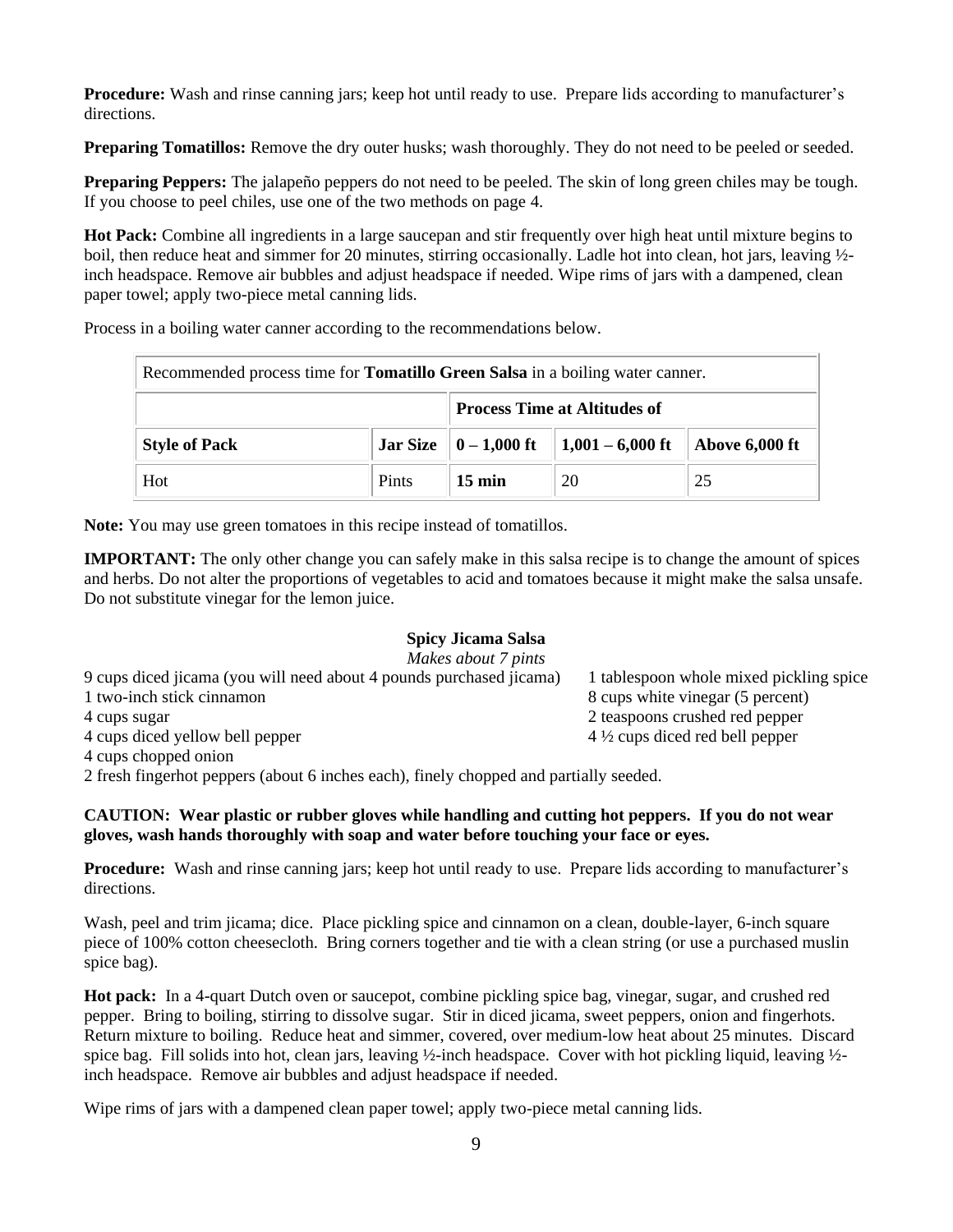Process in a boil water canner according to the recommendations below:

| Recommended process time for Spicy Jicama Salsa in a boiling water canner. |                 |                                     |                       |                     |                   |
|----------------------------------------------------------------------------|-----------------|-------------------------------------|-----------------------|---------------------|-------------------|
|                                                                            |                 | <b>Process Time at Altitudes of</b> |                       |                     |                   |
| <b>Style of Pack</b>                                                       | <b>Jar Size</b> | $0 -$<br>1,000 ft                   | $1,001 -$<br>3,000 ft | $3001 -$<br>6000 ft | Above<br>6,000 ft |
| <b>Hot</b>                                                                 | Pints           | $20 \text{ min}$                    | 25                    | 30                  | 35                |

## **Mango Salsa**

*Makes about 6 half-pints*

6 cups diced unripe mango (about 3 to 4 large, hard green mangoes) 1½ cups diced red bell pepper  $\frac{1}{2}$  cup finely chopped yellow onion  $\frac{1}{2}$  teaspoon crushed red pepper flakes 2 teaspoons finely chopped garlic 2 teaspoons finely chopped ginger 1 cup light brown sugar 1¼ cups cider vinegar (5 percent)  $\frac{1}{2}$  cup water

*Caution:* **Handling green mangoes may irritate the skin of some people in the same way as poison ivy. (They belong to the same plant family.) To avoid this reaction, wear plastic or rubber gloves while working with raw green mango. Do not touch your face, lips or eyes after touching or cutting raw green mangoes until all traces are washed away.**

**Procedure:** Wash and rinse canning jars; keep hot until ready to use. Prepare lids according to manufacturer's directions.

Wash all produce well. Peel and chop mango into ½-inch cubes. Dice bell pepper into ½-inch pieces. Finely chop yellow onions.

**Hot Pack:** Combine all ingredients in an 8-quart Dutch oven or stockpot. Bring to a boil over high heat, stirring to dissolve sugar. Reduce to simmering, and simmer 5 minutes. Fill hot solids into clean, hot half-pint jars, leaving ½-inch headspace. Cover with hot liquid, leaving ½-inch headspace. Remove air bubbles and adjust headspace if needed. Wipe rims of jars with a dampened, clean paper towel; apply two-piece metal canning lids.

Process in a boiling water canner according to the recommendations below.

| Recommended process time for <b>Mango Salsa</b> in a boiling water canner. |                 |                                     |                         |                     |
|----------------------------------------------------------------------------|-----------------|-------------------------------------|-------------------------|---------------------|
|                                                                            |                 | <b>Process Time at Altitudes of</b> |                         |                     |
| <b>Style of Pack</b>                                                       | <b>Jar Size</b> | $\mathbf{0}$ –<br>$1,000$ ft        | $1,001 -$<br>$6,000$ ft | Above<br>$6,000$ ft |
| Hot                                                                        | Half-pints      | $10 \text{ min}$                    | 15                      | 20                  |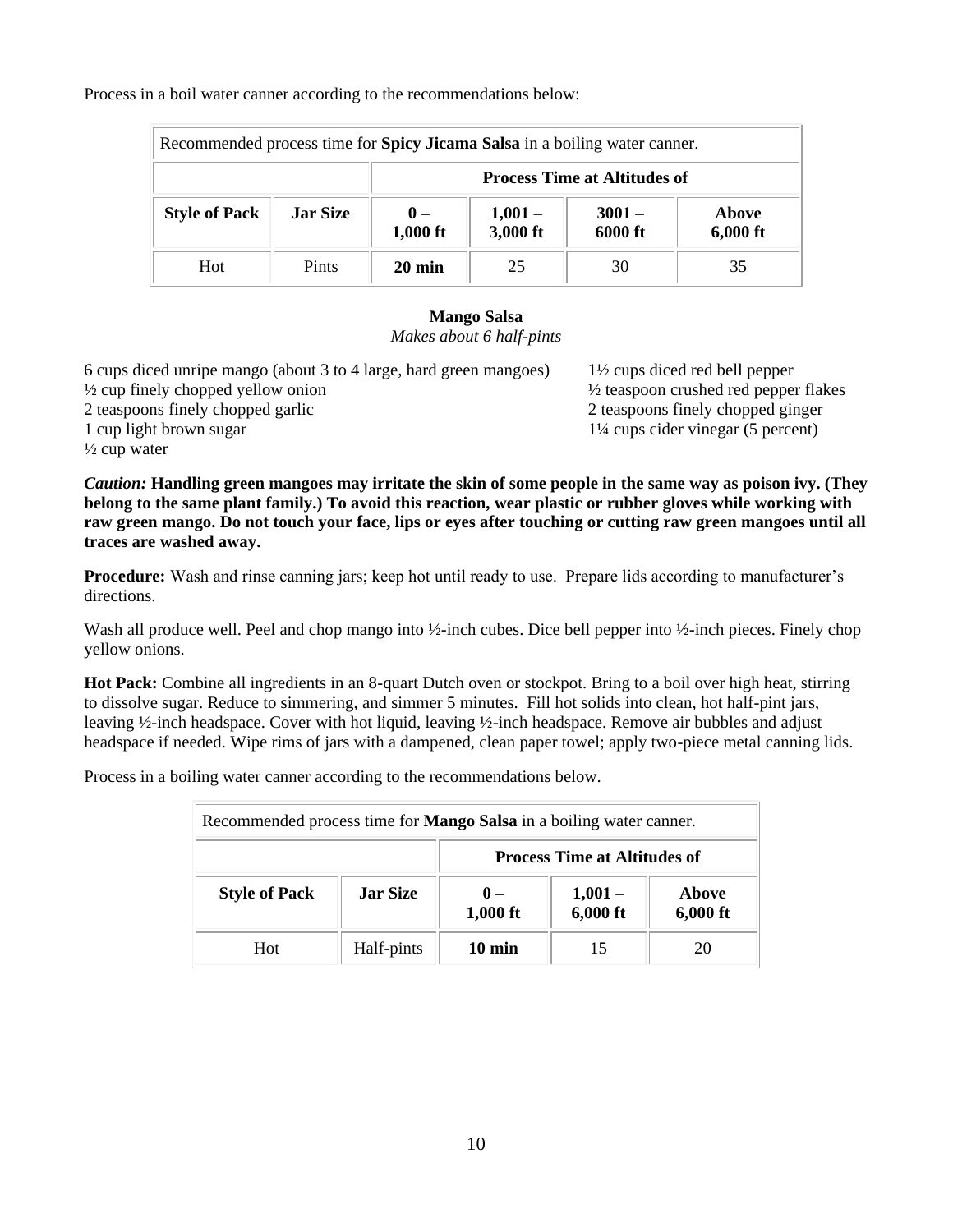## **Peach Apple Salsa**

### *Makes about 7 pints*

6 cups (2¼ pounds) chopped Roma tomatoes (about 3 pounds tomatoes as purchased) 2½ cups diced yellow onions (about 1 pound or 2 large as purchased) 2 cups chopped green bell peppers (about 1½ large peppers as purchased) 10 cups (3½ pounds) chopped hard, unripe peaches (~ 9 medium peaches or 4½ pounds as purchased peaches) 2 cups chopped Granny Smith apples (about 2 large apples as purchased) 4 tablespoons mixed pickling spice 1 tablespoon canning salt 2 teaspoons crushed red pepper flakes 3¾ cups (1¼ pound) packed light brown sugar 2¼ cups cider vinegar (5 percent)

**Procedure:** Wash and rinse canning jars; keep hot until ready to use. Prepare lids according to manufacturer's directions. Place pickling spice on a clean, double-layered, 6-inch-square piece of 100% cheesecloth. Bring corners together and tie with a clean string. (Or use a purchased muslin spice bag).

Wash and peel tomatoes. Chop into ½-inch pieces. Peel, wash and dice onions into ¼-inch pieces. Wash, core, and seed bell peppers; chop into ¼-inch pieces. Combine chopped tomatoes, onions and peppers in an 8- or 10quart Dutch oven or saucepot.

Wash, peel and pit peaches; cut into halves and soak for 10 minutes in an ascorbic acid solution (1500 mg in half gallon water). Wash, peel and core apples; cut into halves and soak for 10 minutes in ascorbic acid solution. Quickly chop peaches and apples into ½-inch cubes to prevent browning. Add chopped peaches and apples to the saucepot with the vegetables. Add the pickling spice bag to the saucepot; stir in the salt, red pepper flakes, brown sugar and vinegar.

**Hot Pack:** Bring to boiling, stirring gently to mix ingredients. Reduce heat and simmer 30 minutes, stirring occasionally. Remove spice bag from pan and discard. With a slotted spoon, fill salsa solids into hot, clean pint jars, leaving 1¼-inch headspace (about ¾ pound solids in each jar). Cover with cooking liquid, leaving ½-inch headspace. Remove air bubbles and adjust headspace if needed. Wipe rims of jars with a dampened, clean paper towel; apply two-piece metal canning lids.

| Recommended process time for <b>Peach Apple Salsa</b> in a boiling water canner. |                 |                                     |                       |                     |  |
|----------------------------------------------------------------------------------|-----------------|-------------------------------------|-----------------------|---------------------|--|
|                                                                                  |                 | <b>Process Time at Altitudes of</b> |                       |                     |  |
| <b>Style of Pack</b>                                                             | <b>Jar Size</b> | $\mathbf{0}$ –<br>$1,000$ ft        | $1,001 -$<br>6,000 ft | Above<br>$6,000$ ft |  |
| Hot                                                                              | Pints           | $15 \text{ min}$                    | 20                    | 25                  |  |

Process in a boiling water canner according to the recommendations below.

### **Spicy Cranberry Salsa**

*Makes about 6 pints*

1 tablespoon canning salt 1⅓ cups sugar

6 cups chopped red onion 4 finely chopped large Serrano peppers 1½ cups water 1½ cups cider vinegar (5 percent) 6 tablespoons clover honey 12 cups (2¾ pounds) rinsed, fresh whole cranberries